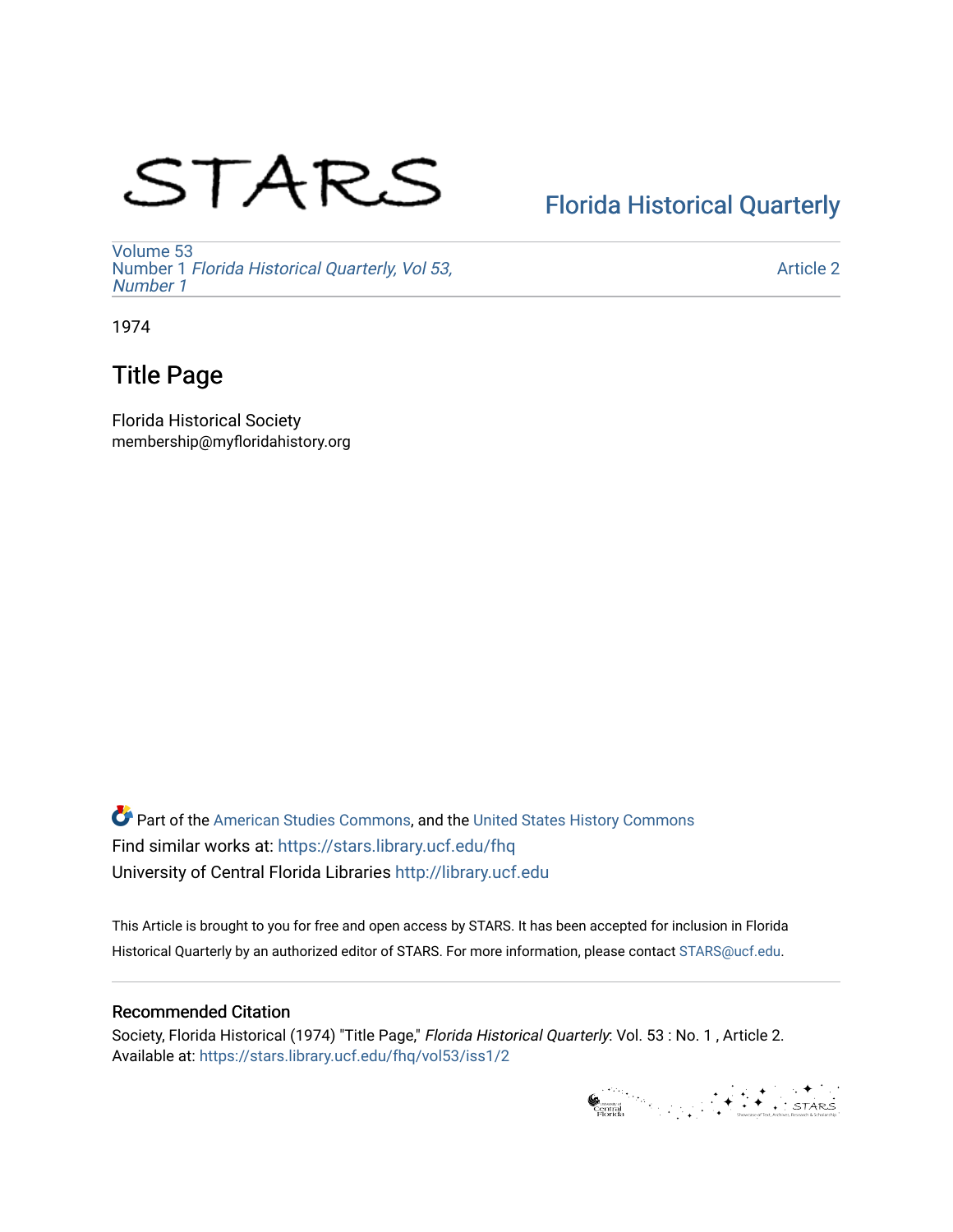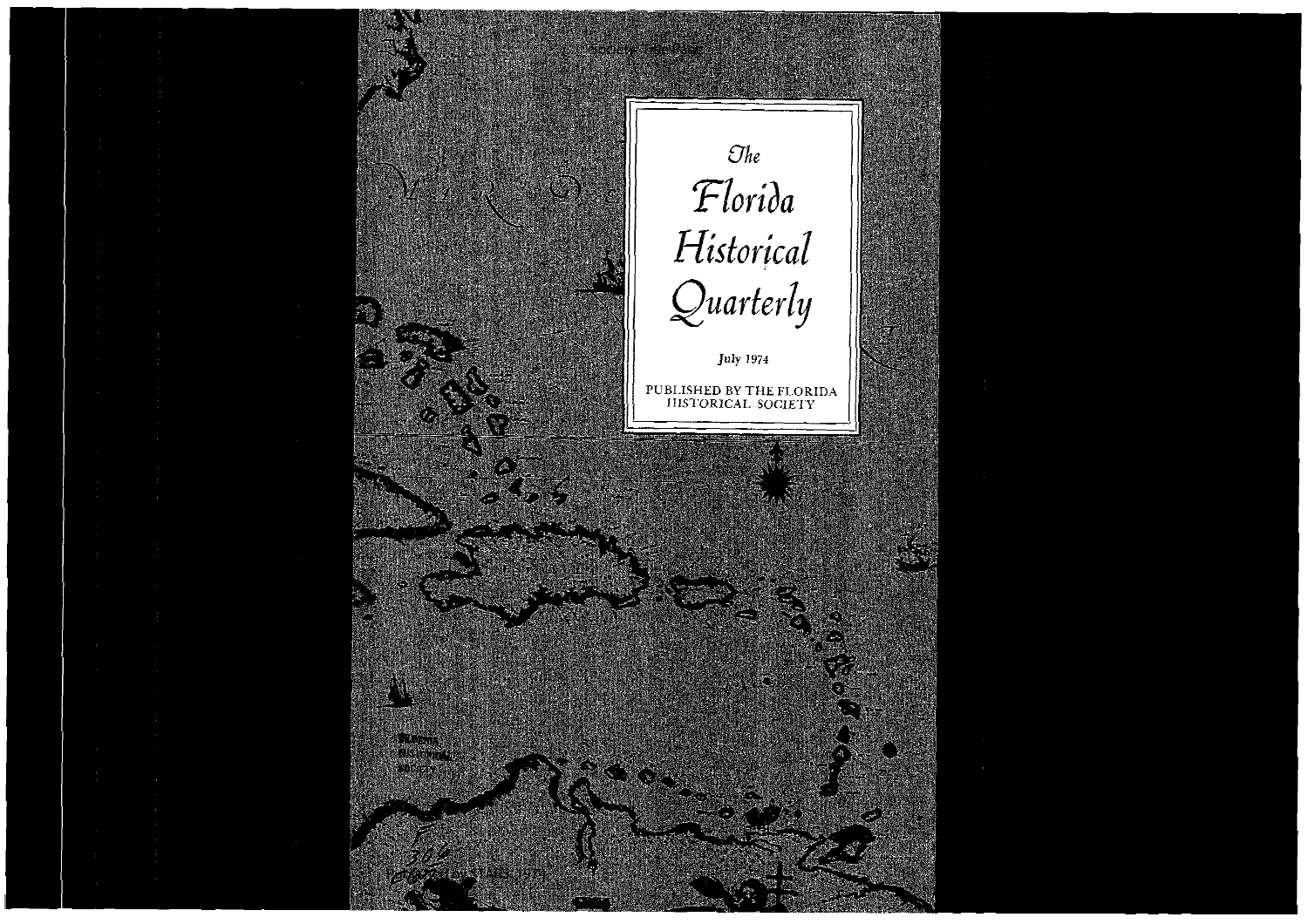#### COVER

Willem Janszoon Blaeu (1571-1638) drew this early seventeenth century map, "Insulae Americanae in Oceano Septentrionali cum Terris adiacentibus." It first appeared in *Le Théatre du Monde, ou Nouvel Atlas,* published in Amsterdam in 1644. In 1596 Willem had founded a family firm of mapmakers which gained international fame and brought him appointment as cartographer to the Dutch Republic.

This map is an original in the collection of the P. K. Yonge Library of Florida History, University of Florida, Gainesville. It shows Mexico, the Caribbean area, the Gulf of Mexico, and Florida as far north as thirty-eight degrees. Spanish names are used entirely.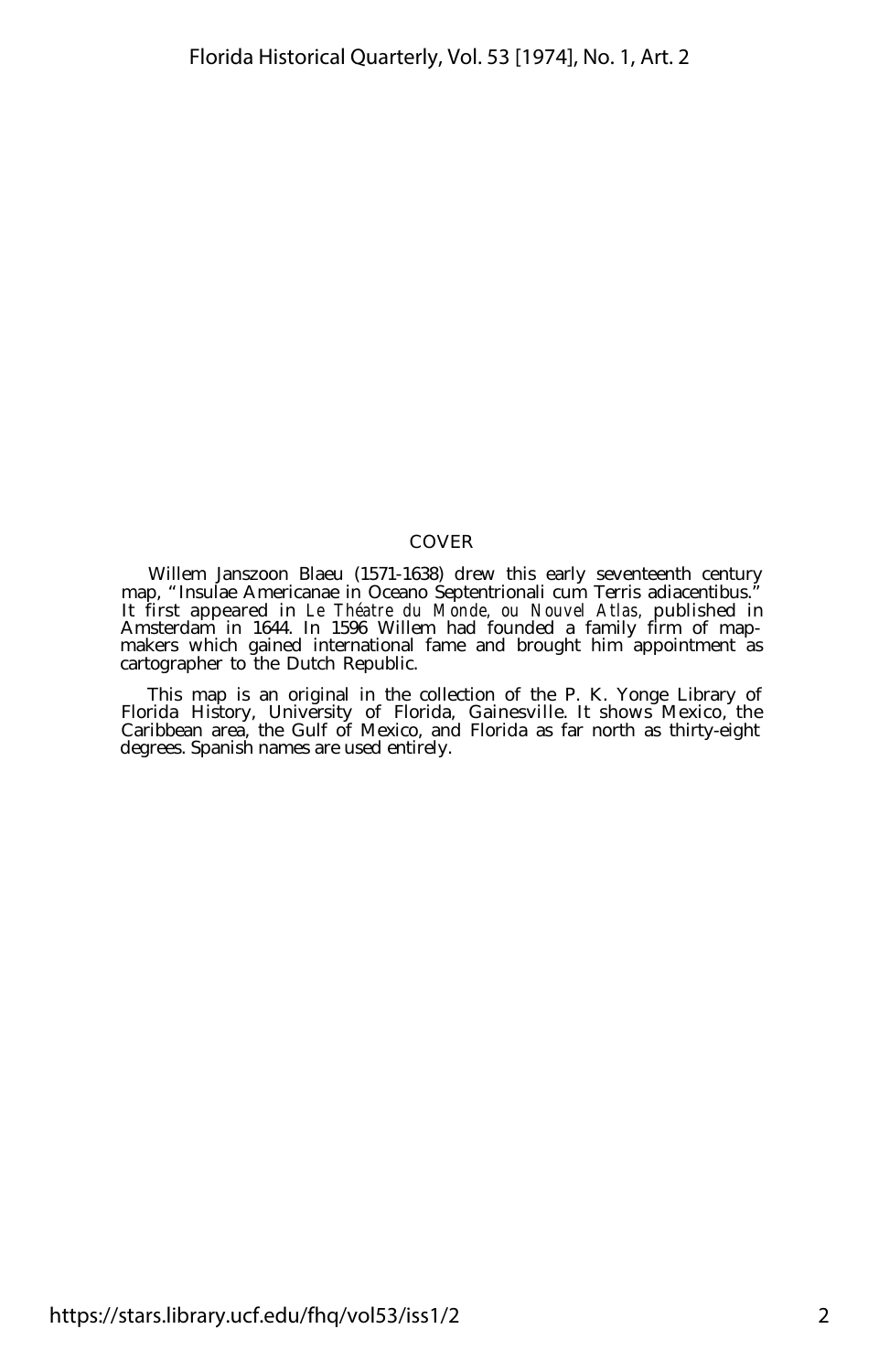$The$ Florida Historical Quarterly



THE FLORIDA HISTORICAL SOCIETY

Volume LIII. Number 1 July 1974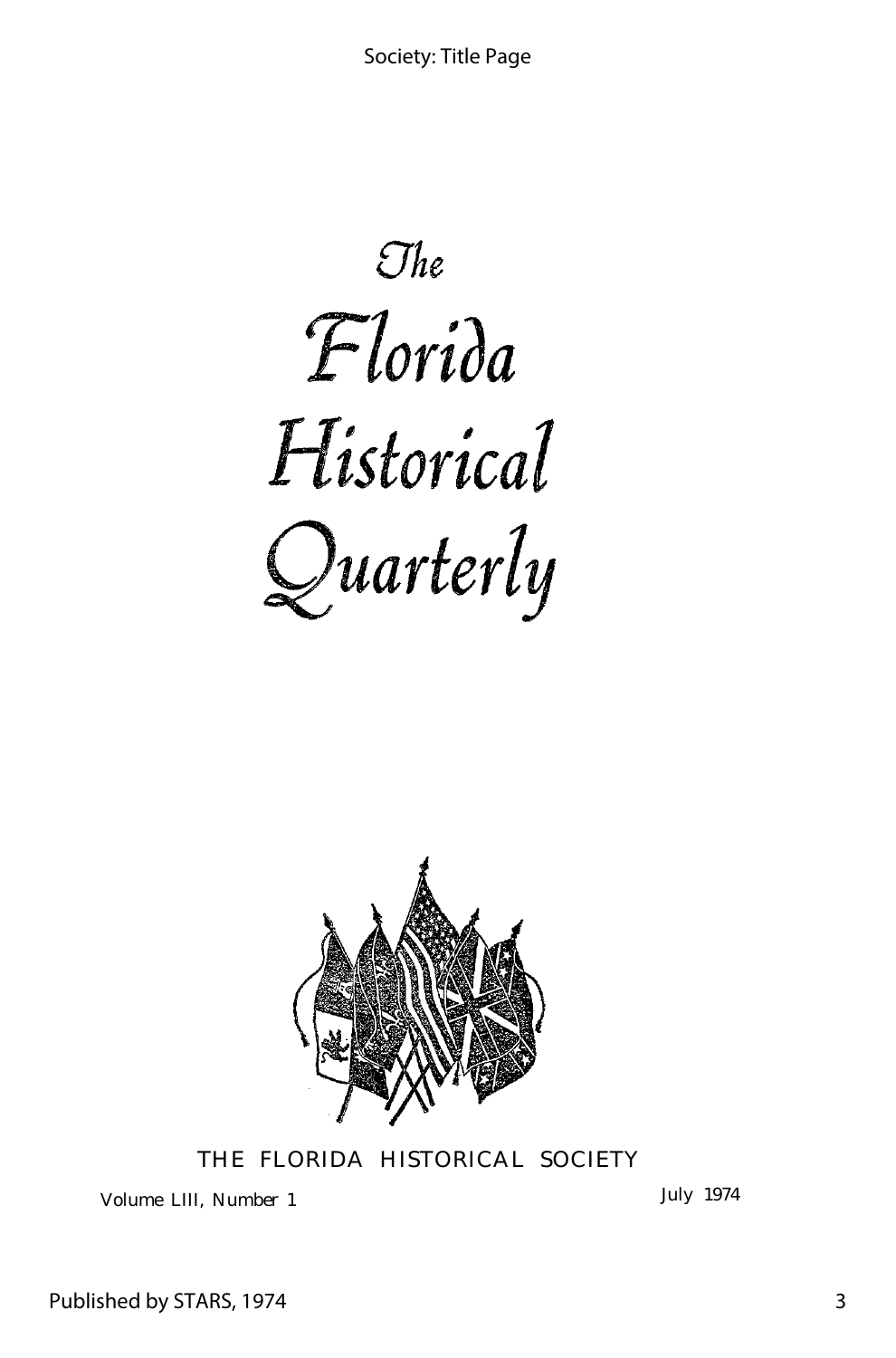## **THE FLORIDA HISTORICAL QUARTERLY**

SAMUEL PROCTOR, *Editor* STEPHEN KERBER, *Editorial Assistant*

*EDITORIAL ADVISORY BOARD*

| LUIS R. ARANA                                 | Castillo de San Marcos, St. Augustine |
|-----------------------------------------------|---------------------------------------|
| HERBERT J. DOHERTY, JR. University of Florida |                                       |
| JOHN K. MAHON                                 | University of Florida                 |
| WILLIAM W. ROGERS                             | Florida State University              |
| JERRELL H. SHOFNER                            | Florida Technological University      |
| CHARLTON W. TEBEAU                            | University of Miami                   |

Correspondence concerning contributions, books for review, and all editorial matters should be addressed to the Editor, *Florida Historical Quarterly,* Box 14045, University Station, Gainesville, Florida 32604.

The *Quarterly* is interested in articles and documents pertaining to the history of Florida. Sources, style, footnote form, originality of material and interpretation, clarity of thought, and interest of readers are considered. All copy, including footnotes, should be double-spaced. Footnotes should be numbered consecutively in the text and assembled at the end. Particular attention should be given to following the footnote style of the *Quarterly.* The author should submit an original and retain a carbon for security. The Florida Historical Society and Editor of the *Florida Historical Quarterly* accept no responsibility for statements made by contributors.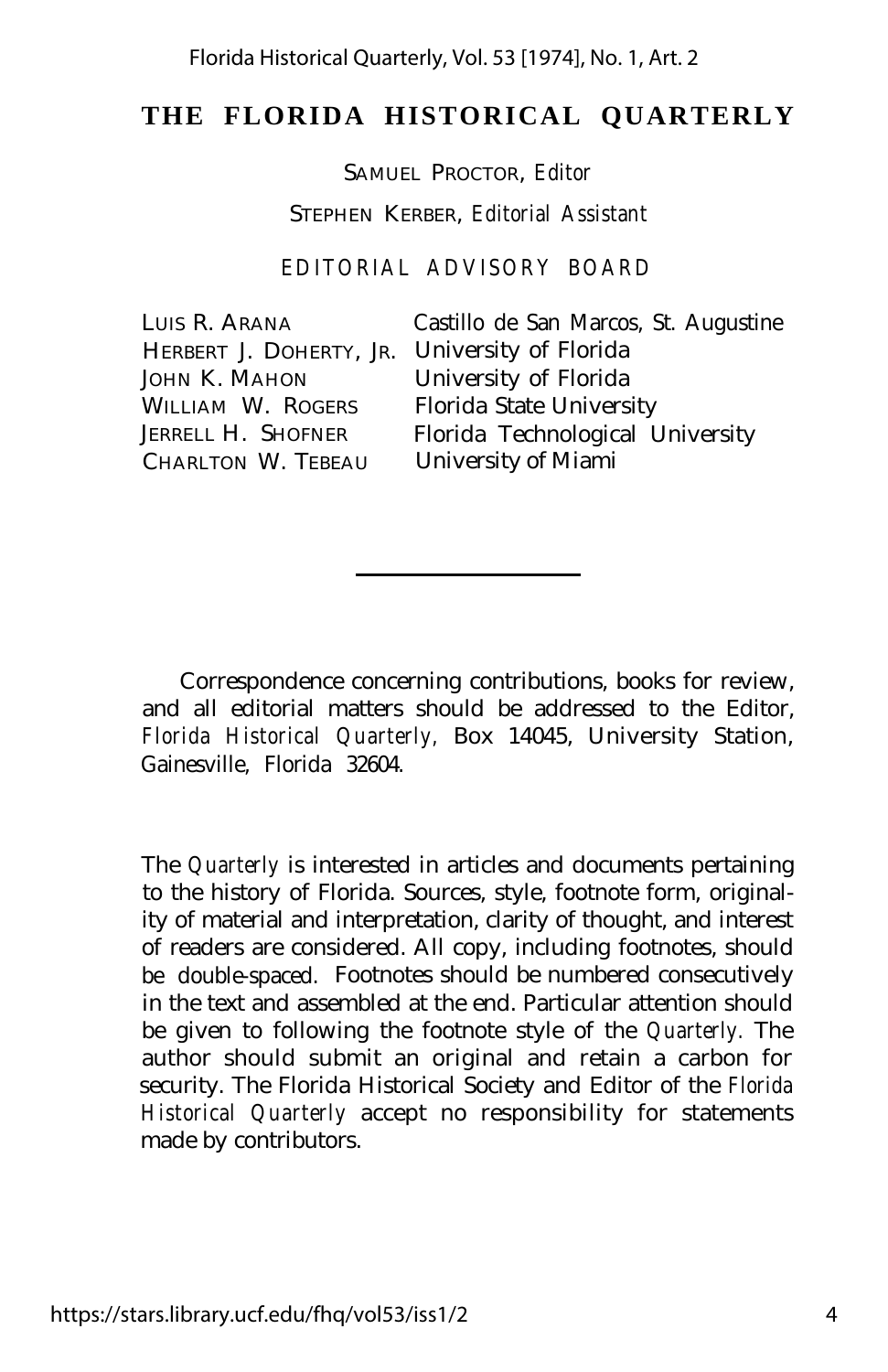# **Table of Contents**

| DEFEAT IN VICTORY: YANKEE EXPERIENCE IN EARLY<br>CIVIL WAR JACKSONVILLE         |              |
|---------------------------------------------------------------------------------|--------------|
| Richard A. Martin                                                               | $\mathbf{1}$ |
| LIEUTENANT COLONEL JAMES ROBERTSON'S MISSION<br>TO THE FLORIDAS, 1763           |              |
| Robert R. Rea                                                                   | 33           |
| TALLAHASSEE THROUGH THE STOREBOOKS: ERA OF RADICAL<br>RECONSTRUCTION, 1867-1877 |              |
| Clifton Paisley                                                                 | 49           |
| FLORIDA'S DISRUPTED MAIL SERVICE, 1821-1845<br>Richard J. Stanaback             | 66           |
| NOTES AND DOCUMENTS:                                                            |              |
| FLORIDA HISTORY IN PERIODICALS, 1973                                            | 74           |
|                                                                                 | 79           |
|                                                                                 | 101          |
| <b>NEWS</b><br><b>HISTORY</b>                                                   | 109          |

### COPYRIGHT 1974

by the Florida Historical Society, Tampa, Florida. Second class postage paid at Tampa and DeLeon Springs, Florida. Printed by E. O. Painter Printing Co., DeLeon Springs, Florida.